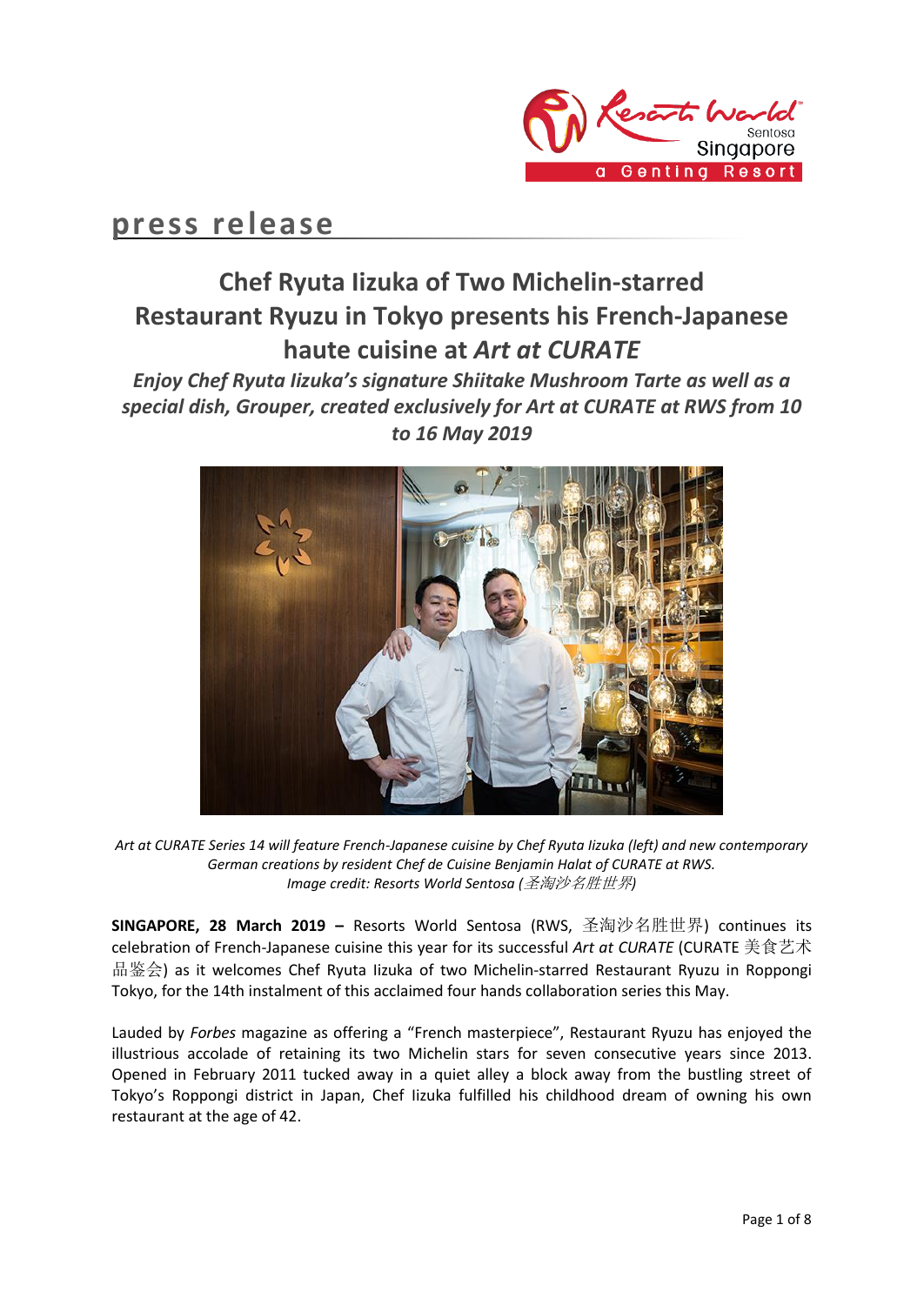**From 10 to 16 May 2019**, Chef Iizuka will grace the kitchen of CURATE at RWS alongside its resident Chef de Cuisine Benjamin Halat to present a tantalising menu, available for lunch and dinner, comprising refined new creations of both chefs executed with their signature finesse.

Under the talented hand of Chef Iizuka, Restaurant Ryuzu has become synonymous with classical French cuisine beautifully and elegantly executed using mainly seasonal Japanese produce. Gourmands here and in the region can experience his culinary wonder during Art at CURATE Series 14 at RWS where Chef Iizuka will present his signature *Shiitake Mushroom Tarte*, an exquisite dish that features shiitake mushroom from Tokushima prefecture in Japan perfectly combined with savoury *feuilletage* pie crust and *Cinta Senese* lard. He will also showcase new dishes specially created just for *Art at CURATE* such as *Grouper*, an intriguing take on the locally familiar fish that is deftly poached with a light Japanese citrusy touch.

Born and raised in a humble home in Tōkamachi, Niigata prefecture in Japan, Chef Iizuka found his culinary calling at the tender age of six. He began cooking simple dishes like fried rice for his siblings when he was just 10. Later, he enrolled himself at Tsuji Gakuen, Japan's first culinary school, to realise his lifelong ambition of becoming a successful chef.

After years of working in several renowned restaurants in Japan, he became chef in the prestigious Taillevent-Robuchon restaurant in Ebisu in 1994. He moved to France being particularly interested in French fine dining and intrigued by the complexities of sauces that the country's chefs like to use. During his stint there, he worked at a number of two- and three-Michelin-starred restaurants like Trois Gros. Returning to Japan, he perfected his mastery of French cuisine in LA TABLE de Joel Robouchon before become head chef of L'Atelier de Joël Robuchon in 2005 where he led the restaurant over five years to its two Michelin stars. In 2011, Chef Iizuka debuted his own restaurant Ryuzu, a French-haute restaurant that heavily uses ingredients from Japan.

Chef Iizuka said: "I only use the best ingredients in my dishes which are thoughtfully chosen based on my experience over the years in the culinary business. I am looking forward to sharing with guests of Art at CURATE my interpretation of classical French cuisine. Without having to travel all the way to Japan, they can enjoy my dishes which are representative of my modified techniques executed to fit the discerning tastes of today's food lovers in Singapore and the region."

"For this four hands collaboration, I will be creating contemporary dishes such as *Hokkaido Scallops* and *Strawberry-Rhubarb* that draw inspiration from my German roots. Having met Chef Iizuka earlier in January 2019, I am anticipating new culinary bonds and sparks with him in the kitchen. Guests are in for a treat as he is renowned for enchanting diners with his signature Asian-influenced dishes," said Chef Benjamin Halat of CURATE.

Following this, the next Art at CURATE Series 15 will take place from 16 to 22 August 2019, featuring **Chef Daisuke Mori** of one-Michelin-starred **Takumi by Daisuke Mori** in Hong Kong known for its elegant marrying of French and Japanese elements. Rounding up the year, Series 16 will see **Chef Shinya Otsuchihashi** from one-Michelin-starred **CRAFTALE** in Tokyo showcasing his stellar culinary craft from 1 to 7 November 2019, at CURATE in RWS.

### **Booking details:**

Art at CURATE Series 14 will be held at CURATE located at RWS (The Forum, Level 1) **from 10 to 16 May 2019**. The **four-course lunch** is available at S\$138++ per person, and the **eight-course dinner** is available at S\$308++ person. Wine pairing menus are available.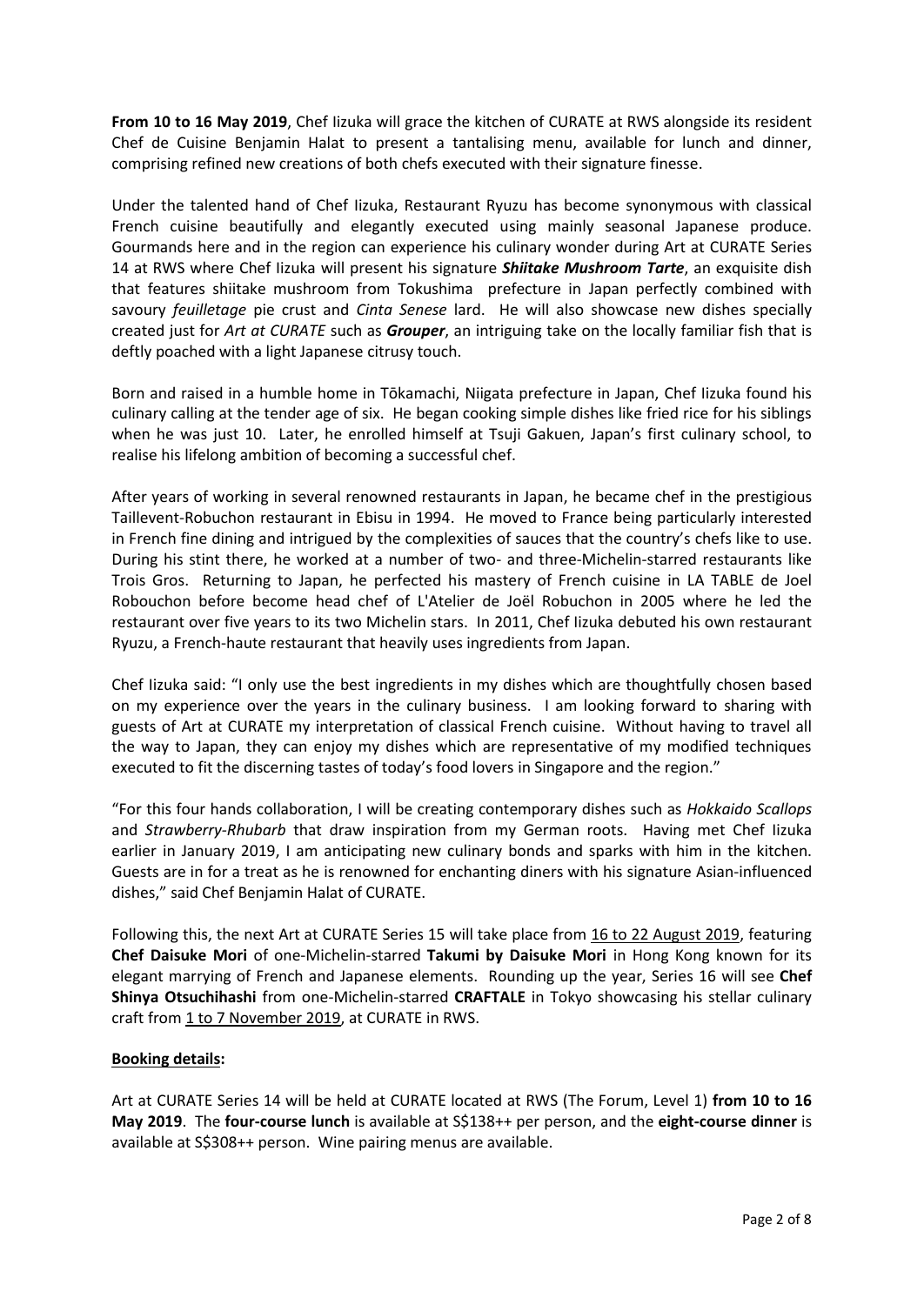Wine pairings by guest Sommelier, Mr Shunsuke Maruyama, are offered during this event period. Currently the Head Sommelier of Restaurant Ryuzu in Roppongi, Tokyo, Mr Maruyama has worked at renowned establishments around the world, including Nage d'été, and La Tour d'Argent in Paris, France; and Den, Kappo and Masuya Restaurant in Melbourne and Sydney respectively. Mr Maruyama was trained at Academie du vin Tokyo and Smallfry Wines in Barossa Valley, Australia.

Reservations can be made via (65) +65 6577 6688 or [curate@rwsentosa.com.](mailto:curate@rwsentosa.com) Reservations are strictly required. Refer to Appendix A for menus.

- Ends -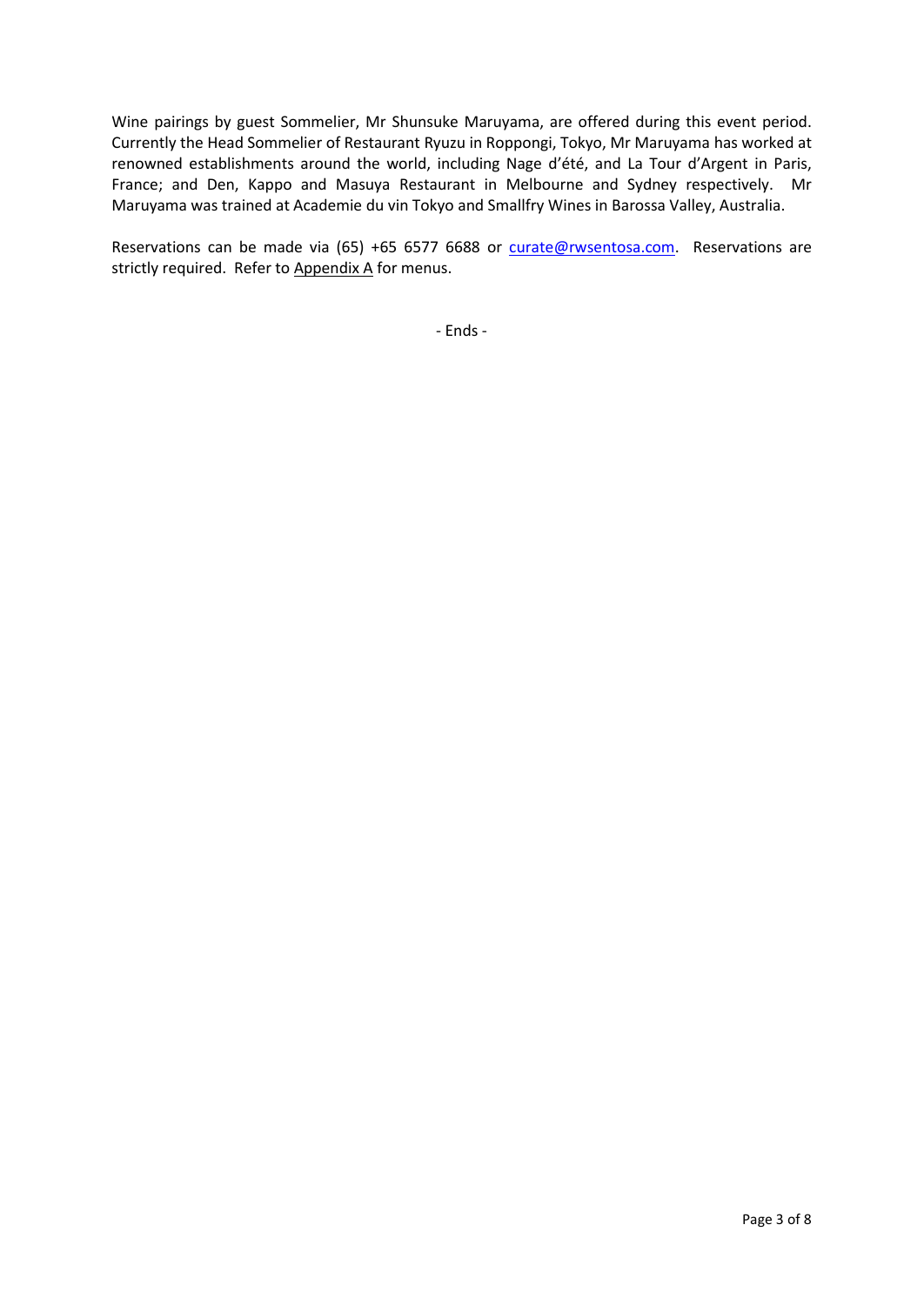### **Profile of Chef Ryuta Iizuka Chef and Co-owner, Restaurant Ryuzu, Tokyo, Japan**

As chef and co-owner of Restaurant Ryuzu, Chef Ryuta Iizuka is a dedicated master of his own culinary craft. Now helming Restaurant Ryuzu, a two-Michelin-starred dining establishment that specialises in French-Japanese cuisine, chef Iizuka's passion for the culinary arts already began at the tender age of six years old. Born and raised in the city of Tōkamachi, Niigata prefecture in Japan as the only son in his family, he assumed the role of a "cook" at home and started whipping up simple dishes for his two sisters since he was 10.

Chef Iizuka then developed an interest in cooking and eagerly pursued his dreams. Prior to leaving for France to pursue his interest in French cuisine and fine dining, chef Iizuka first started working in Hotel Okura Tokyo Bay and Hotel The Manhattan before becoming a chef at Restaurant Taillevent-Robuchon in 1994.

Chef Iizuka moved on from being an apprentice chef in two- and three-Michelin starred restaurants in France to assuming chef duties in L'Atelier de Joël Robuchon back in Japan. During his tenure there, he led the restaurant to achieve a two-Michelin-star rating over the span of five short years. Restaurant Ryuzu which he now co-owns was brought to fruition when he turned 42 in 2011. The following year, the restaurant was awarded one Michelin star. Since 2013, Restaurant Ryuzu had retained its two Michelin stars for seven consecutive years.

### **Profile of Chef Benjamin Halat Chef de Cuisine, CURATE, Resorts World Sentosa**

CURATE at Resorts World Sentosa welcomed the talented German-born Benjamin Halat as its first resident chef in February 2017. Equipped with considerable experience from working in prestigious Michelin-starred restaurants and luxury hotels throughout his career, Chef Halat's own culinary style on showcase at CURATE is exciting, bold and adventurous.

At the young age of 16, Chef Halat discovered the world of fine-dining at Michelin-starred Gourmet Restaurant Königshof in Munich when he embarked on a three-year professional apprenticeship with the establishment. With a natural flair for cooking, his humble start accelerated in no time and he climbed the ranks in many prominent and reputable fine-dining establishments – from Chef de Partie at Arabella Sheraton Grand Hotel Munich; Demi Chef de Cuisine at Two Michelin-starred Restaurant Dallmayr in Munich; Sous Chef at Grand Hotel Bellevue in Gstaad, Switzerland which is home to Michelin-starred restaurant, Leonard's; Sous Chef at Mandarin Oriental Munich; to Chef de Cuisine at Mandarin Oriental Kuala Lumpur's Mandarin Grill prior to his arrival in Singapore. At Restaurant Dallmayr, he was personally mentored by its Head Chef Diethard Urbansky, and at Grand Hotel Bellevue, he had the opportunity to participate in the world-renowned St. Moritz Gourmet Festival, where he worked intensely with a number of Michelin-starred chefs for a week.

Having trained and collaborated with numerous decorated chefs for more than ten years, the now 33-year-old chef has since developed a high level of mastery of both traditional and contemporary European cuisines. In addition, he enjoys the creative process of experimenting with eastern and western ingredients, combining various flavours and textures to come up with unique, modern gastronomic delights. His culinary prowess has quickly gained CURATE recognition in the Singapore Tatler's Best Restaurant Awards, the Restaurant Association of Singapore (RAS) Epicurean Star Award for Best Western Fine Dining in 2017, as well as at the Singapore Tourism Awards 2018 for the Best Dining Experience.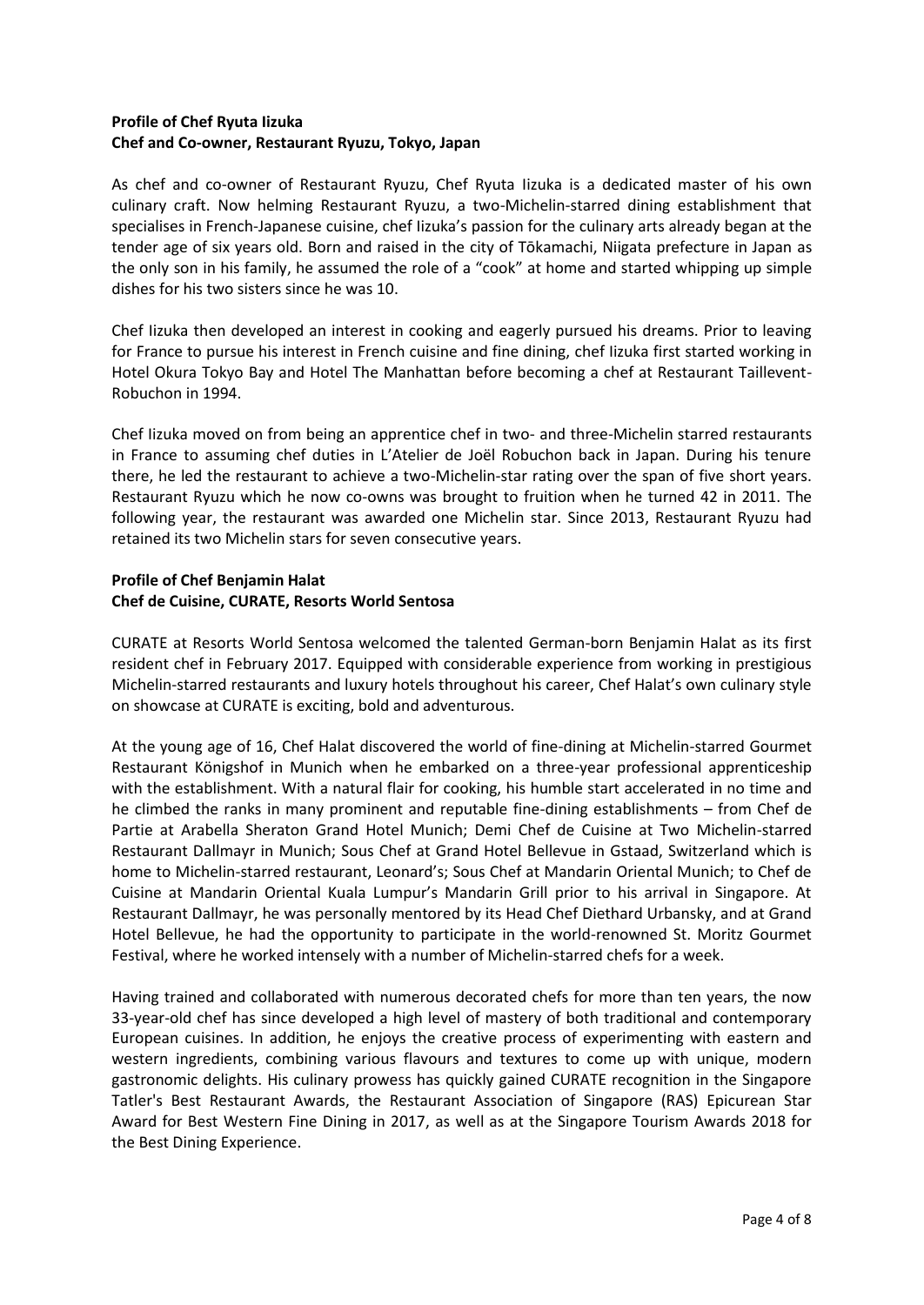#### **ABOUT RESORTS WORLD SENTOSA**

Resorts World Sentosa (RWS), Asia's premium lifestyle destination resort, is located on Singapore's resort island of Sentosa. Spanning 49 hectares, RWS is home to world-class attractions including Universal Studios Singapore, S.E.A. Aquarium, the Maritime Experiential Museum, Dolphin Island and Adventure Cove Waterpark. Complementing the adventure and adrenaline of its theme parks and attractions are six unique luxury hotels, the world-class Resorts World Convention Centre, a casino and the Asian flagship of a world-renowned destination spa. RWS offers award-winning dining experiences and exciting cuisines from around the world across its many renowned celebrity chef restaurants, establishing itself as a key player in Singapore's vibrant and diverse dining scene and a leading gourmet destination in Asia for epicureans. The integrated resort also offers world-class entertainment, from original resident productions to concerts and public shows such as Crane Dance and Lake of Dreams. RWS has been named "Best Integrated Resort" since 2011 for eight consecutive years at the TTG Travel Awards which recognises the best of Asia-Pacific's travel industry.

RWS is wholly owned by Genting Singapore, a company of the Genting Group. For more information, please visi[t www.rwsentosa.com.](http://www.rwsentosa.com/)

**16** / ResortsWorldatSentosa **C @** @rwsentosa @rwsentosa @rwsdiningartisans #ArtAtCurate #comeforfood [www.rwsentosablog.com](http://www.rwsentosablog.com/)

#### **ABOUT CURATE**

CURATE, one of the latest additions to the Resorts World Sentosa (RWS) culinary experience, provides a perennial stage exclusively for visiting Michelin chefs from around the world to showcase their finest culinary creations. It is Asia's first restaurant, located at RWS, dedicated to showcasing the Michelin star experience. Organised since 2016, the Art at CURATE dining series feature four guest chefs from Michelin-starred restaurants across the globe every year. Art at CURATE 2019 dining series will feature four visiting chefs from Michelin-starred restaurants known for pairing the finest French culinary traditions with Japanese ingredients and influences. The gastronomic experience at CURATE is further complemented by an extraordinary wine cellar that houses a prized collection of 365 highly rated labels. For more information, please visit [www.rwsentosa.com/curate.](http://www.rwsentosa.com/curate)

#### **MEDIA CONTACTS**

**Resorts World Sentosa** Danny Cham Tel: + 65 6577 9758 Email: [danny.cham@rwsentosa.com](mailto:danny.cham@rwsentosa.com)

**Ogilvy (for Resorts World Sentosa)** Stephanie Chailert Tel: +65 6213 7969 Email[: stephanie.chailert@ogilvy.com](mailto:stephanie.chailert@ogilvy.com)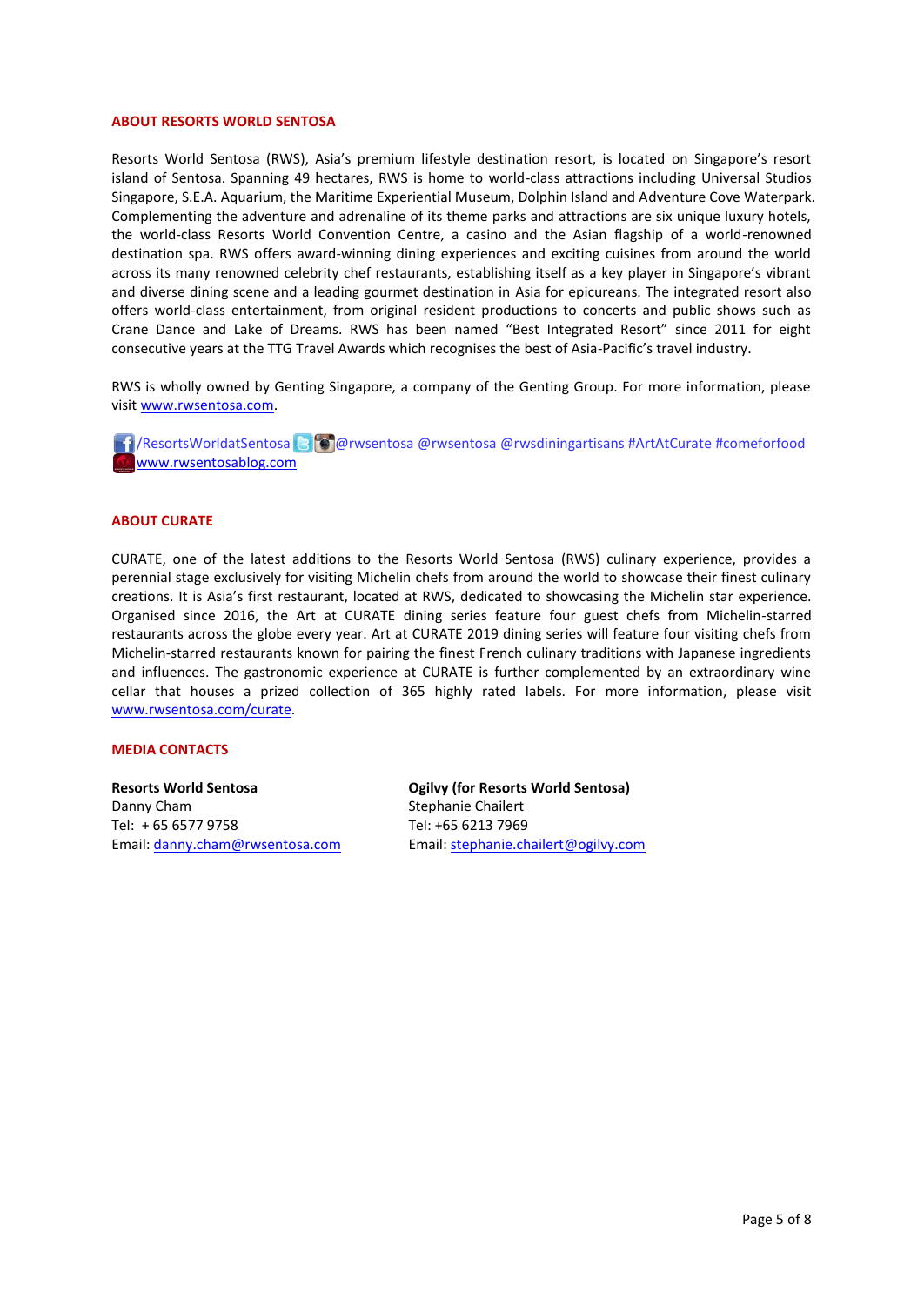## **Appendix A: Menus**

# *Art at CURATE* Series 14  $(10 - 16$  May 2019)

### **FOUR-COURSE LUNCH MENU**

#### **AMUSE BOUCHE**

**WHITE ASPARAGUS BAVAROISE** CRAB. CAVIAR RYUTA IIZUKA

### **EGG YOLK**

PEAS. POTATO BENJAMIN HALAT

### **GROUPER**

CONSOMMÉ. SUDACHI RYUTA IIZUKA

**RICE CHOCOLATE MOELLEUX** HŌUJICHO RYUTA IIZUKA

### **PETIT FOUR**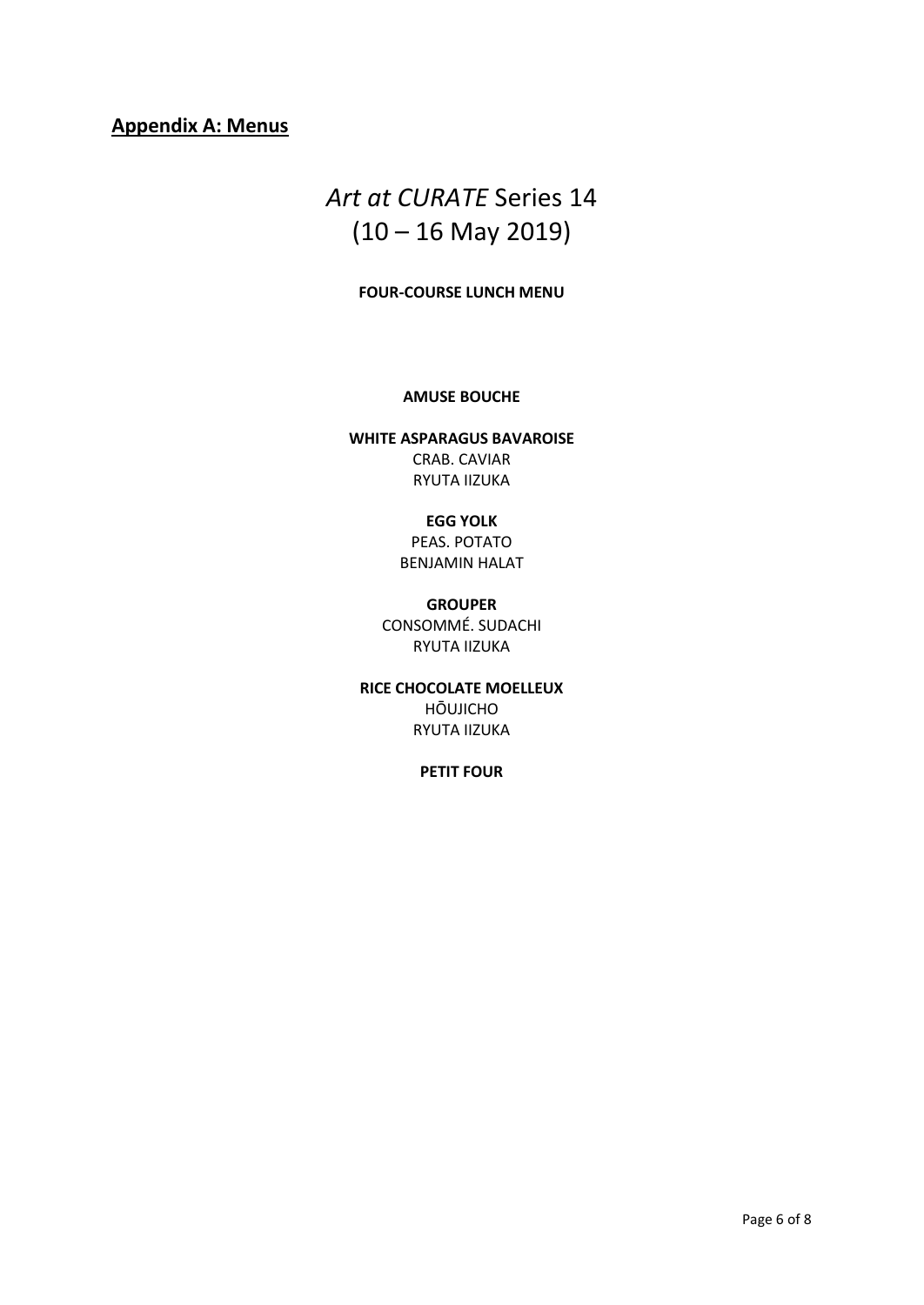# *Art at CURATE* Series 14  $(10 - 16$  May 2019)

### **EIGHT-COURSE DINNER MENU**

### **AMUSE BOUCHE**

### **FOIE GRAS PATE** WHITE GRAPES. BRIOCHE BENJAMIN HALAT

### **WHITE ASPARAGUS BAVAROISE** CRAB. CAVIAR. RYUTA IIZUKA

### **SHIITAKE MUSHROOM TARTE** SHITAKE. FEUILLETAGE RYUTA IIZUKA

#### **HOKKAIDO SCALLOPS**

SAUERKRAUT. CHIVES. PORK TERRINE BENJAMIN HALAT

### **GROUPER**

CONSOMMÉ. SUDACHI RYUTA IIZUKA

### **GUINEA FOWL**  LOBSTER

RYUTA IIZUKA

## **STRAWBERRY-RHUBARB**  JELLY.GRANITA

BENJAMIN HALAT

### **RICE CHOCOLATE MOELLEUX**

HŌUJICHO RYUTA IIZUKA

### **PETIT FOUR**